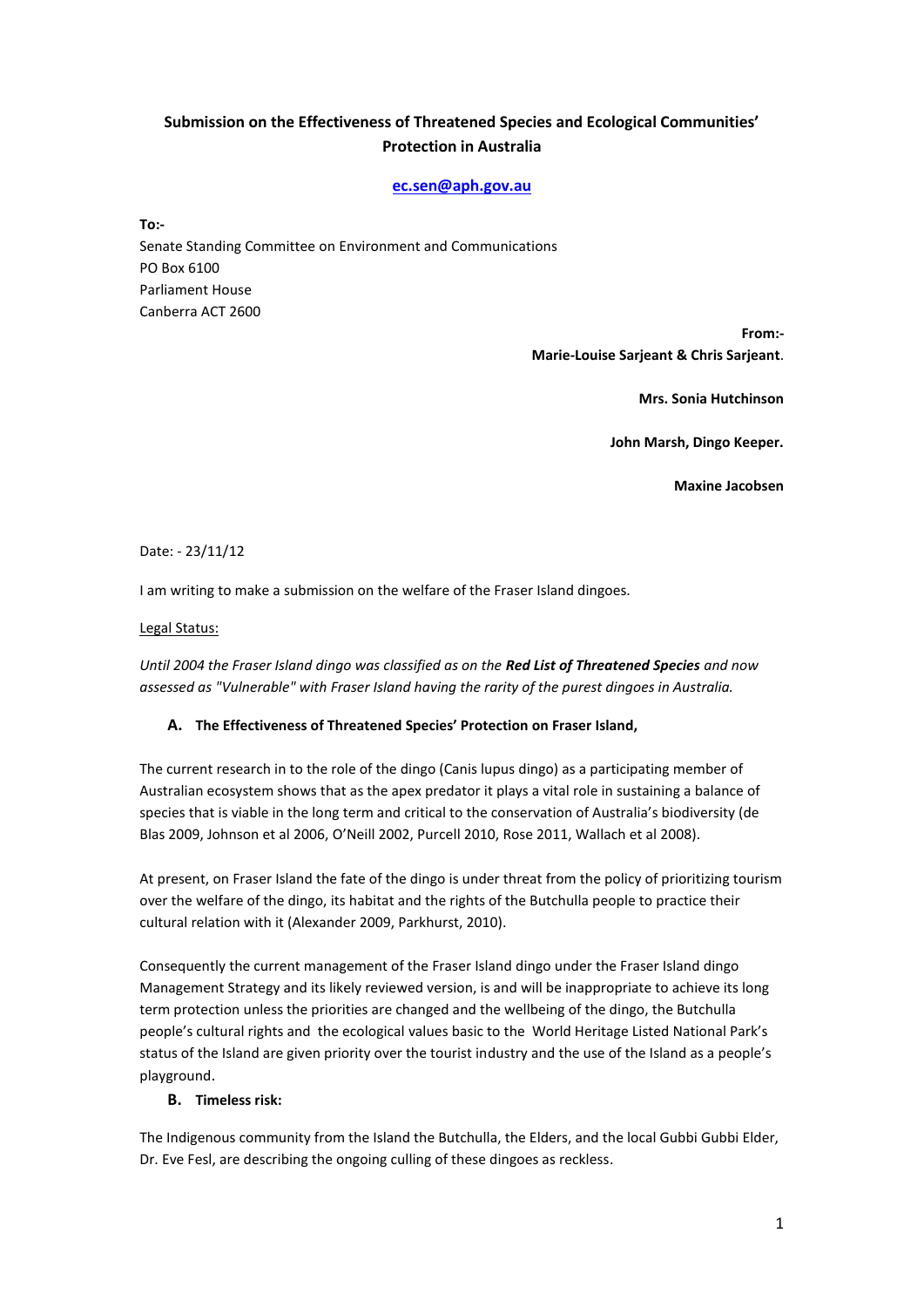The abuse of Aboriginal cultural rights associated with the ongoing mismanagement of dingoes on Fraser Island, Qld. **the Elders called upon the Queensland Minister for the Environment, the Hon. Andrew Powell, to intervene to ensure a genuinely independent review of the Fraser Island Dingo Management Strategy (FIDMS). Dr Fesl stated:** *'The dingo has suffered in the same way as my people have".......***Butchulla Elder Aunty Marie states that "***The continued, reckless culling of dingoes on Fraser Island, including the "camp dingoes" at K'Gari Camp, represents a continued attack on the rights and customs of the Butchulla people. Dispossess the dingoes and you dispossess us" Aunty Marie said. "Butchulla people on Fraser Island avoid being seen with their dingoes for fear the QPWS will destroy them; for that reason alone"* 

**Dr. Eve Fesl further states..***The confiscation of Indigenous land was the common factor behind these twin oppressions. Because of The important place of the dingo in Indigenous ritual and custom, the failure of Governments to protect the dingo represents a continued disregard for Indigenous Identity and culture.'* **Reference: media release NDPRP …" Indigenous Elders Outrage". 16/11/12.**

#### **C. Management:**

Dr. Eve Fesl felt the promise of the Newman LNP government to undertake an independent Review of the FIDMS has been very welcome, the dingo management policy inherited From the former Bligh Labor government having been an ongoing disgrace, it is now Disappointing to find that the policy review does not meet any basic standard of Genuine independence.'

Saying *'It beggars belief that scientists engaged on behalf of the Queensland government to Advise and take part in the dingo management review process are well known in Scientific circles for being sceptical about the merits of dingo conservation, and that One expert engaged to address a public forum as part of the review had been Acknowledged and thanked by the former Labor Minister for the Environment, Kate Jones, for his input into the current, failed policy.'* and asks for *'the Minister can find the political courage, He still has the opportunity to intervene To ensure a genuinely independent dingo management policy review"*

A company called **Ecosure** won the tender for an "independent "peer review. The review comes out on Dec 22, and the final newly revised FIDMS in February. There are concerns, however, of the inclusion of previous employees from the last Gov. FIDMS with continuing the practices that have depleted the numbers of these dingoes to such a level that it has been reported that siblings have been seen by residents mating with sibling. This is evident of a species in crisis.

Prior to the election, the LNP promised an independent review of the FIDMS. This is not happening. While Ecosure appears to be an independent organisation, they are being influenced by those who either helped prepare the current Plan or are responsible for the current dingo management.

There really is no independent scientific data to determine how many sustainable dingoes are left for the future of our Fraser Island dingoes. Repeatedly stated over and over again by the locals is their anger at this mismanagement.

Regarding the anger of the Elders, there should be a complete moratorium on killing dingoes until the Ecosure FIDMS and peer review is released in Feb.2013. Dingoes may be unnecessarily destroyed by then.

The Indigenous Elders, locals and Stakeholders attending a recent open workshop arranged by Ecosure in Maryborough on the 5th.Oct.2012, , the predominant conclusion is the complete failure of the past and present FDIMS & QPWS to correctly care for these dingoes if the present FIDMS follow the previous management and with the inclusion of QPWS and these two scientists from the last FIDMS their future looks bleak. There should be a complete moratorium on all culling until an independent, free from government and politicians, a study as to " truthful "numbers and breeding pairs. Not from QPWS's records.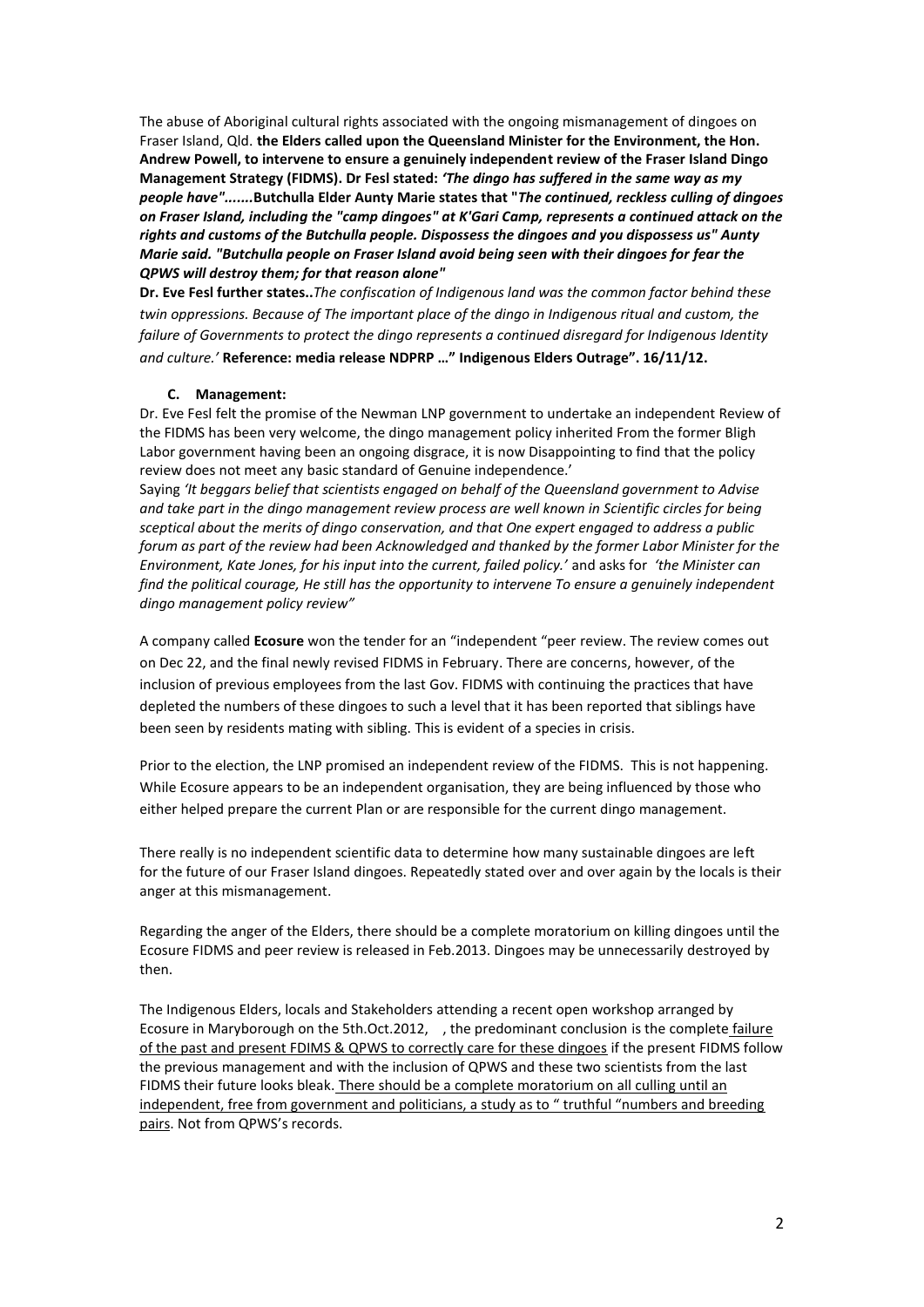# **D. History:**

These Fraser Island rare dingoes are at risks of extinction still being on the "Red List" and there is an urgent need to classify them as endangered officially.

The Government's and Queensland Parks and Wildlife rangers' failure to recognize the special relationship that exists between the Butchulla People and the Fraser Island's dingoes with consequent dingo management's breaches of the Butchulla people's rights and customs (Fraser Coast Chronicle 19<sup>th</sup> Nov. 2012). Fraser Island is a World Heritage National Park and the dingoes are supposed to be protected.

[http://www.frasercoastchronicle.com.au/news/another-butchulla-elder-has-added-her-voice-to](http://www.frasercoastchronicle.com.au/news/another-butchulla-elder-has-added-her-voice-to-the/1626389/#c447205)[the/1626389/#c447205](http://www.frasercoastchronicle.com.au/news/another-butchulla-elder-has-added-her-voice-to-the/1626389/#c447205)

## **E. Threats:**

There has been little evidence of any protection, with the continued, contentious experiments committed on the animals such as:-

**Hazing** …catapulting marble or clay pellets or rat shot at any animal adult or puppy seen near tourists or fishermen on the beaches, incapacitating the dingoes from hunting or scavenging fish and coconuts their natural food or washed up fish, mammals' or turtles.

**Ear-tagging**… negligent ear tagging as has been done recently on a puppy that was 3 months old and under aged. In Yellow stone National park they are not ear-tagged until 12 months

A dingo needs its ears to hunt and a drooping infected ear will enable it to hunt and it will either seek food from tourists or starve, giving it the bad mark of "habituating" caused by the very rangers who tag them and then coded for destruction.

**Trapping…**. Enticing with whale oil into a leg trap, that causes injury and terror (used to implement the ear tagging and last year a nefarious contentious collaring, using heavy unsuitable collars more suited for bears and cougars). When animals are easily darted in countries such as Africa it is beyond belief that these animals are subjected to such terrors and pain. Pups separated from mothers suffer anguish and when released can often be killed by the pack as they smell of humans.

**\***Dingo Misunderstandings of dingo interaction with humans re:-dingo attack is being:- 'Attraction ⇒Habituation⇒Interaction ⇒Aggression'. This claim is used to support the false assumption that feeding dingoes causes aggression. This is an example of the lack of understanding of this animal.

From **an RTI necropsy report**….. a dingo was incorrectly trapped with a pole noose and suffered a horrendous death.

## The DERM vet on the report commented;

**"The circumstances of this case indicate a need for a critical review of the capture and restraint procedures for dingoes"**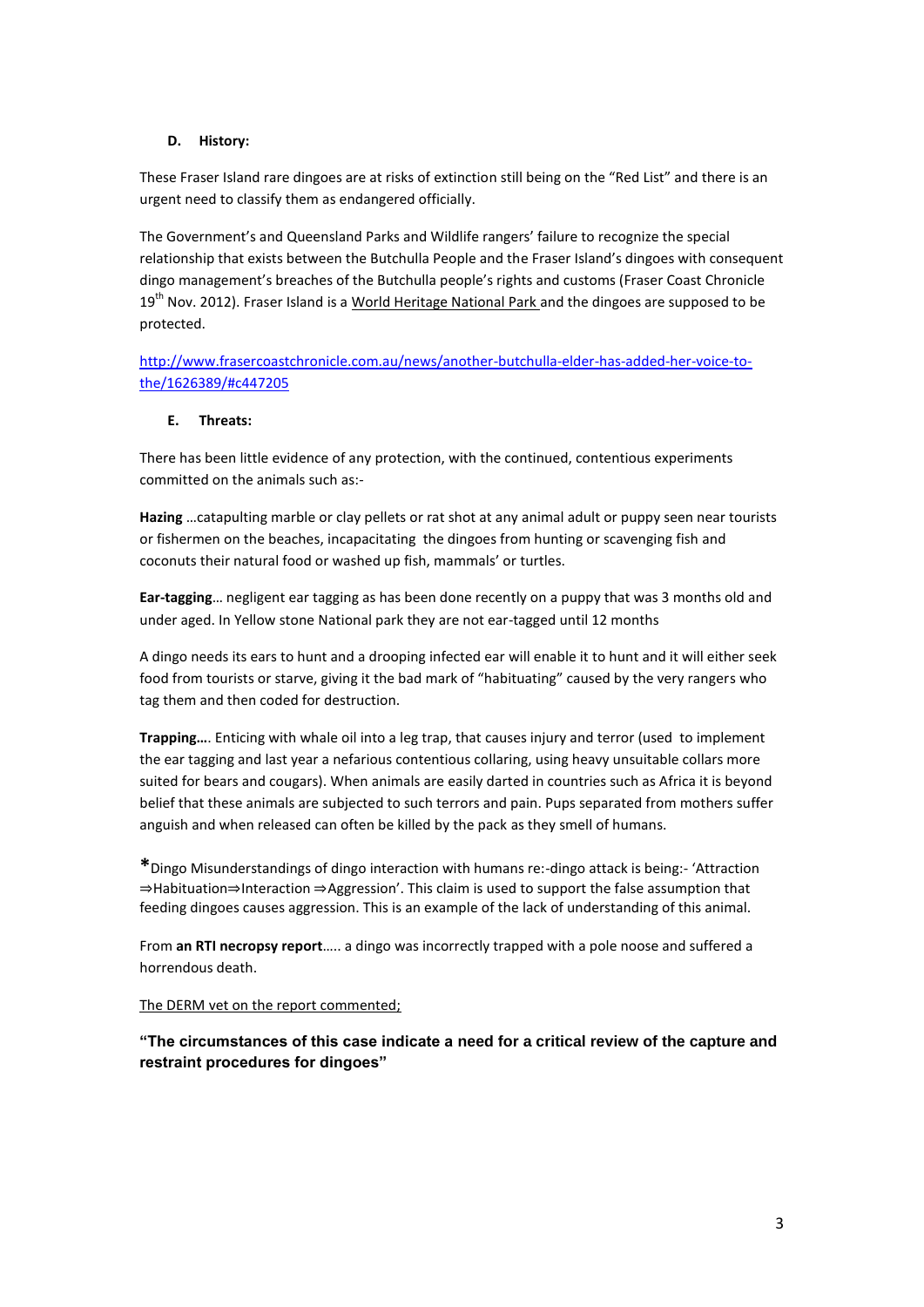

This is archaic and ignorant animal welfare practices and is incredible that these rangers are not well trained or educated in dingo behaviour and cause so much unnecessary suffering when they are supposed to be the custodians of these animals

# **ALARMING RESULTS FROM RECENT RTI APPLICATIONS SHOW GROSS ANIMAL CRUELTY: VALABARB:**

- Grave concern has been expressed by members of the public and some veterinarians about the use of Valabarb as a means of euthanasing (destroying) dingoes on Fraser Island.
- It is highly recommended by all vets that Zoletil (anaesthetic) be administered prior to using valabarb, as it causes an excruciatingly painful death for the animal. However, Recent RTI information shows that, of the approximately 30 animals destroyed with valabarb, 9 did not receive Zoletil prior to destruction. .
- In one case an animal was injected 4 times in the intracardiac region (heart) before it eventually died.
- Permission to use valabarb is usually only granted to veterinary surgeons, but can be used by wildlife carers and government officials.

However, there are strict guidelines for use by wildlife carers. Each instance of use must be fully documented.

The recent media release of Ross Belcher's, QPWS area manger of Fraser Island dingoes, relentless obsessive, hunting of one little juvenile male dingo one of the K'Gari Butchulla camp dingo's, called "Inky" is deplorable. His 2 brothers from the K'Gari camp were also destroyed by QPWS.

**Inky** was shot but escaped with a bullet wound in his neck and an infected ear.



*Inky with infected ear oct/nov.2012*

Area manager Ross Belcher's states, denying that "any Fraser Island dingo was killed unnecessarily" and he further denied the rangers "did not respect the Butchulla people" has completely ignored the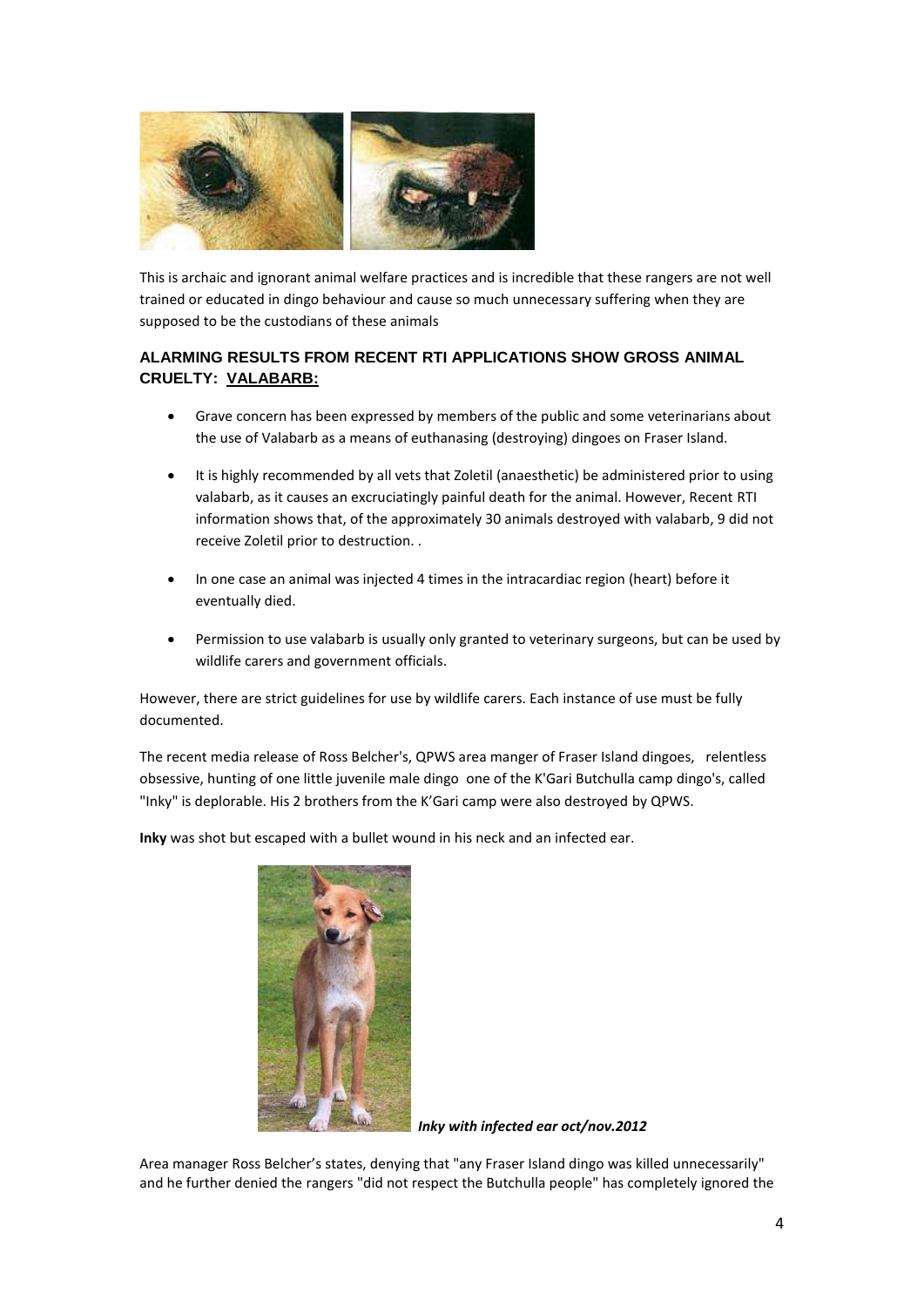Statuary declarations signed by the Butchulla Elders in protest at their dingoes being killed, and is effectively disrespectful of the Butchulla people.

**"Inky**" is now a timid, frightened animal now fearful of the rangers and as has been stated with Statuary declarations from the Butchulla poses no threat.

He is part of the new generation males. All healthy juveniles and a puppy, necessary for the future breeding stock now at risk

The puppy now, from his inability to hunt from this negligent, underage ear tagging, will seek food from tourists, or beat a risk of starvation, obtaining a bad mark against him for the "crime" of "Habituating" from the rangers and caused by these very QPWS rangers who tagged him.



*Under aged ear tagged pup at Eurong Nov. 2012*

Also the fact that the rangers damaging the ear of a 3 month old pup from negligent ear tagging of this age pup at Eurong, has given serious concerns to the Aboriginal community and Elders and locals here on the Coast.

The dingo crime of a code C "Habituating" ........

Which is ..." *a dingo was lying down 20 metres from a fisherman*!! Other "crimes" the dingo commits', They are; 'loitering' *at visitor sites, stealing or 'soliciting' food, following people closely, and generally associating with human presence"*. Then the escalation to a code E which is a code for destruction is often on misunderstanding of dingo behaviours.

QPWS continually commit errors on dingo care and welfare that shocks and outrages other dingo sanctuaries around Australia and animals welfare organisations around the world.

The LNP had originally promised a look to a food drop for the dingoes which has now not been repeated.

## **F. Development:**

Scientist and dingo experts have voiced their concerns at these animals now being put at risk of extinction. Representatives from the NDPRP **(National Dingo Preservation & Recovery Program**) Dr.Ernest Healy, Dr. Ian Gunn, Vet, Arian Wallach and Adam O'Neill, dingo scientist,

Have all written to push for changes helping to enable these rare unique pure breed dingoes to continue to exist. The need for a better education and understanding of these unique dingoes is imperative. Educating the rangers to train with known respected dingo care networks or sanctuaries and educate the tourists on understanding dingo behaviours and postures and the risk times; such as mating, puppy season and juveniles.

The fear campaign that QPWS perpetrates is exacerbating the risks.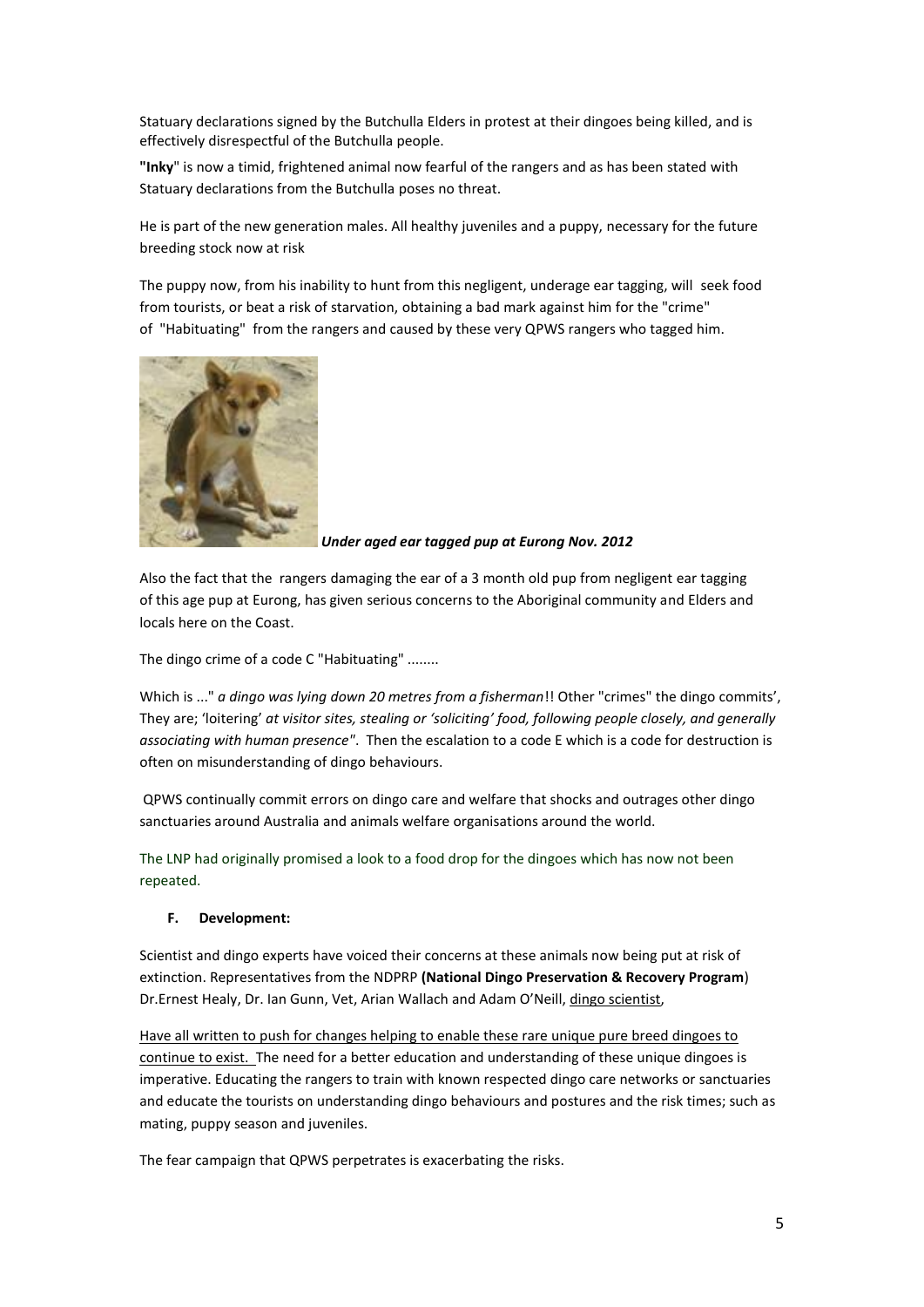A recent quote by well respected Dingo Keeper to QPWS Area Manager…."What Ross Belcher and others need to remember is that the Dingoes on FI have never been 'truly wild'. They have always had a co-dependency relationship with people. The indigenous people used them to help hunt (and as a food source in lean times), and when Forestry were managing the island, the Dingoes helped with the removal of food scraps, thus reducing the strain on the garbage. So the Fraser Island Dingoes have ALWAYS interacted with people. Another important point to remember is that a Dingoes habitat/territory plays a major role in their behaviours. In short, mainland tropical types behave slightly differently to alpine types, who behave differently to the desert types, etc Fraser Island Dingoes because of their close proximity to, and interaction with, people naturally will have different behaviours again to all the other types."

**Dr. Jane Goodall PhD, DBE ,British primatologist, ethnologist, anthropologist, and UN Messenger of Peace,** has written to support the dingoes of Fraser Island and the very fact that this issue is gaining international attention should be a priority to address.

Money can't replace a rare animal. With further development in the pipeline encroaching more and more on the dingoes natural habitat and possibly an unwillingness to "spend" more money on preserving these dingoes, it looks abysmal for the future sustainability of these rare marginalized rare dingoes..

Many locals are pessimistically bemoaning that the dingoes will be gone in the next decade or less. This is a terrible view.

There is no where on Fraser Island that a dingo can go without encountering, smelling or coming across a human. Therefore the terminology used by QPWS to destroy a dingo for a "crime"( assuming the dingo know the rules,) of "**habituating**" is a nonsense with this small Island, & of course the dingo has no choice but to commit the crime of "habituating".!

For decades now people's outrage and anger at the cruelty perpetrated on the F.I. Dingoes has been ignored, and the fight to protect these Dingoes, has done little to improve the chances of them being there for future generations to wonder at and to enjoy we are stealing their heritage..

Because it's a small Island and a well known food source for the dingoes was removed, in an act, that itself was violent and cruel, the brumbies, a once food source for the dingoes now on the Island food has been decimated, leaving many dingoes starving.

A fact denied by QPWS but a fact witnessed by residents and the Butchulla on the Island and many visitors and tourists, who voiced their distress at seeing these pitiful starving animals. That they are even denied accessing the washed up fish and fishermen's waste as was done for decades before QPWS has increased this factor.



# **G. Conclusion**

It is evident that an effective protection of the Fraser Island dingo cannot be achieved unless the current priorities, management strategy and tourist management are changed.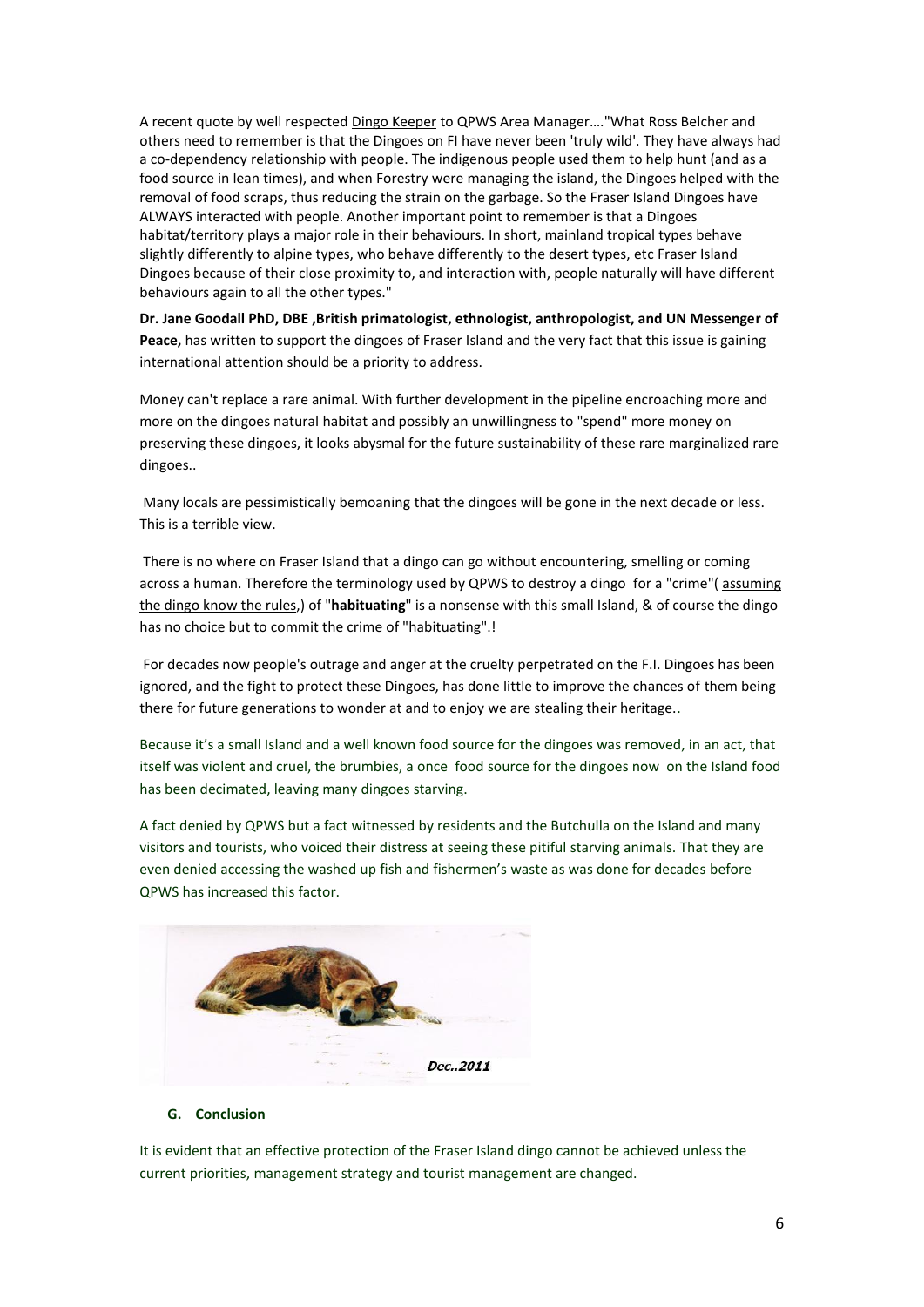We therefore submit that welfare conclusions cannot be drawn from the official Fraser Island Management Strategy's data as they conflict with the observations by scientist, dingo experts around Australian animal welfare organisations,

# Such as:

The AWPC (Australian wildlife Protection Council) WPAA (Wild Protection Association of Australia Inc) and the SFID (Save Fraser Island Dingoes) WLPA (World League for the Protection of Animals), the Aspinall Foundation, United Kingdom, the Goodall Institute Australia, among many groups, which show that these dingoes are at risk of extinction.

Consequently, in order to prevent the escalation of the Fraser Island dingoes to extinction, there is an urgent need now, to classify them as endangered as well as ensuring a world's best management practices with transparency and open to periodical reviews and field checks on the numbers and wellbeing of the dingoes.

Yours sincerely Marie-Louise Sarjeant.

*Footnote: "On the 23 of November, a harmless Dingo by the name of Inky was killed. The Butchulla Elders wrote with one voice pleading for his life to be spared. Locals and interstate Australians alike wrote many letters to no avail.* 

# **Reference:-**

1. Alexander, N. 2009 – "Concerns heightening for Fraser Island Dingoes"; Ecos 151,

Oct.-Nov., 2009, pp 18-19

- 2. De Blas, A. 2009 "The Dingo's role revitalized"; Ecos 147, Feb.-March, 2009, pp12,13;
- 3. Johnson, Ch. N., Isaac, J. L. and Fisher, D. O. 2007 "Rarity of top predator triggers continentwide collapse of mammal prey: dingoes and marsupials in Australia"; Proceedings the Royal Society, B, Biological Science (2007) 274, 341-348;
- 4. O'Neill, A. 2002 "Living with the Dingo; Envirobook ;
- 5. Parkhurst, J. 2010 "Vanishing Icon: the Fraser Island Dingo"; Grey Trush Publishing;
- 6. Purcell, B. 2010 "Dingo"; CSIRO Publishing;
- 7. Rose, D. B. 2011 "Wild Dog Dreaming, Love and Extinction"; University of Virginia Press;
- 8. Wallach, A. and O'Neill, A. 2008 "Persistence of Endangered Species: Is the Dingo the Key?" Report for DEH Wildlife Conservation Fund;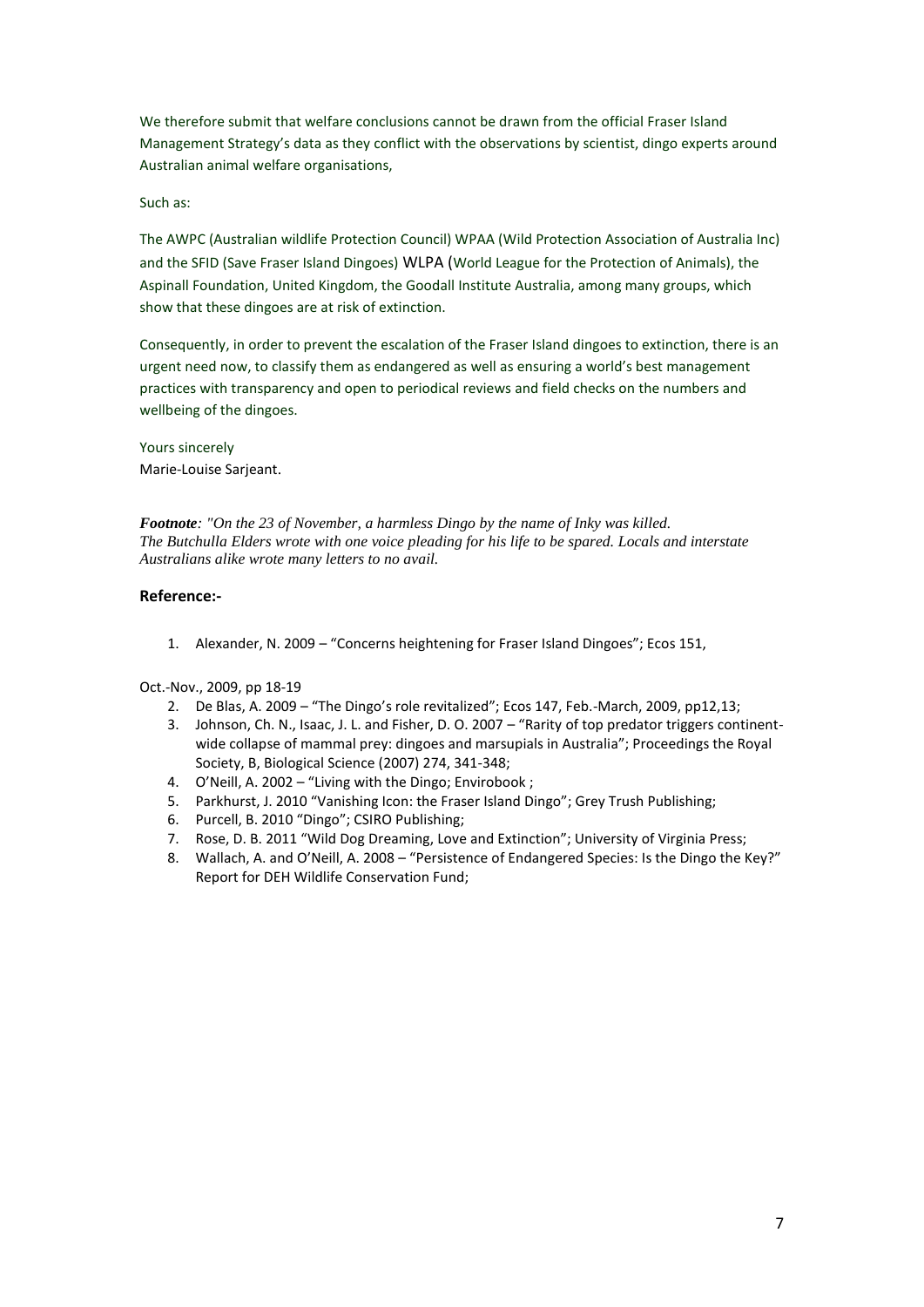# **Media release**

Embargoed until 20<sup>th</sup> November 2012

Auntie Marie will be available for further comment and interview ...

# Prominent Indigenous leader calls upon OLD Environment and **Indigenous Affairs Ministers to defend Indigenous Relationship** to Fraser Island Dingoes

Today, Aunty Marie, a prominent Elder of the Butchulla People, the traditional inhabitants of Fraser Island, called upon the Queensland Minister for the Environment, the Hon. Andrew Powel and the Minister for Indigenous Affairs, the Hon. Glen Elmes, to immediately intervene to prevent the unnecessary destruction of Indigenous camp dogs (dingoes) on Fraser Island.

Aunty Marie called upon the Ministers to respect the cultural significance of the dingo for Indigenous Australians and to recognise the historical link between the persecution of the dingo since European arrival and the oppression of Indigenous Australians.

'The continued, reckless culling of dingoes on Fraser Island, including the 'camp dogs' at the K' Gari Camp, represents a continued attack on the rights and customs of the Butchulla people. Dispossess the dingoes and you dispossess us.' Aunty Marie said.

# She added:

'Because of the important place of the dingo in Indigenous ritual and custom, the ongoing failure of the Queensland government to protect the dingo on Fraser Island, and to protect the special relationship between the dingo and Indigenous people, is an attack on us. Butchulla people on Fraser Island avoid being seen with their dingoes for fear the QPWS will destroy them for that reason alone. QPWS mismanagement of the Fraser Island dingoes is offensive to the Butchulla culture and identity.'

'I simply do not accept that the camp dogs recently killed by QPWS on Fraser Island were dangerous. QPWS is whipping up a frenzy of fear about these poor dingoes, when they were not a threat to anyone.<sup>3</sup>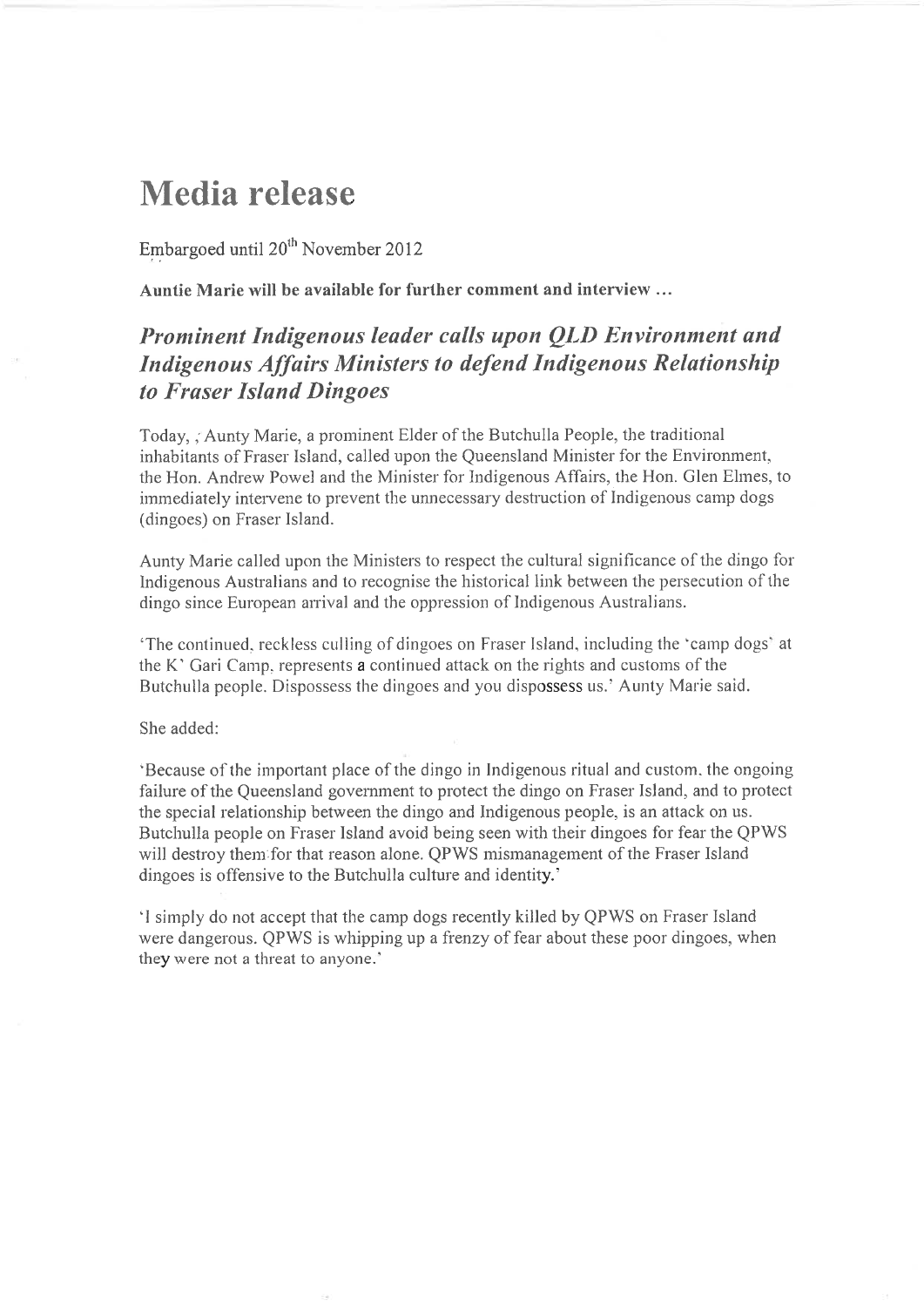# **Media Release, - Dr Eve Fesl (OA)**

**November 15th 2012 Embargoed until Tuesday November 20th, 2012** 

# *Prominent Indigenous Elder calls upon Queensland Government to make genuine effort to protect the Fraser Island dingo*

Today, prominent Indigenous elder of the Gubbi Gubbi people, Dr Eve Fesl (Order of Australia), called upon the Queensland Minister for the Environment, the Hon. Andrew Powell, to intervene to ensure a genuinely independent review of the Fraser Island Dingo Management Strategy (FIDMS).

Dr Fesl, who has owned dingoes herself, points to the cultural significance of the dingo for Indigenous Australians, including the traditional owners of Fraser Island, and to the historical link between the persecution of the dingo since European arrival and the oppression of Indigenous Australians.

Dr Fesl stated:

*'The dingo has suffered in the same way as my people have. As colonial settlers turned on Indigenous people, they also turned on the dingo; the confiscation of Indigenous land was the common factor behind these twin oppressions. Because of the important place of the dingo in Indigenous ritual and custom, the failure of governments to protect the dingo represents a continued disregard for Indigenous identity and culture.'* 

Regarding the current review of the Fraser Island Dingo Management Strategy, Dr Fesl added:

*'Although the promise of the Newman LNP government to undertake an independent review of the FIDMS has been very welcome, the dingo management policy inherited from the former Bligh Labor government having been an ongoing disgrace, it is now disappointing to find that the policy review does not meet any basic standard of genuine independence.'* 

*'It beggars belief that scientists engaged on behalf of the Queensland government to advise and take part in the dingo management review process are well known in scientific circles for being sceptical about the merits of dingo conservation, and that one expert engaged to address a public forum as part of the review had been acknowledged and thanked by the former Labor Minister for the Environment, Kate Jones, for his input into the current, failed policy.'* 

Dr Fesl stated that this disingenuous approach to the FIDMS review points to ongoing insensitivity and disregard for Indigenous culture, including the relationship of Indigenous people with the dingo. This is further highlighted by the fact that no Indigenous representative has been appointed to the Steering Committee that has oversight over the policy review.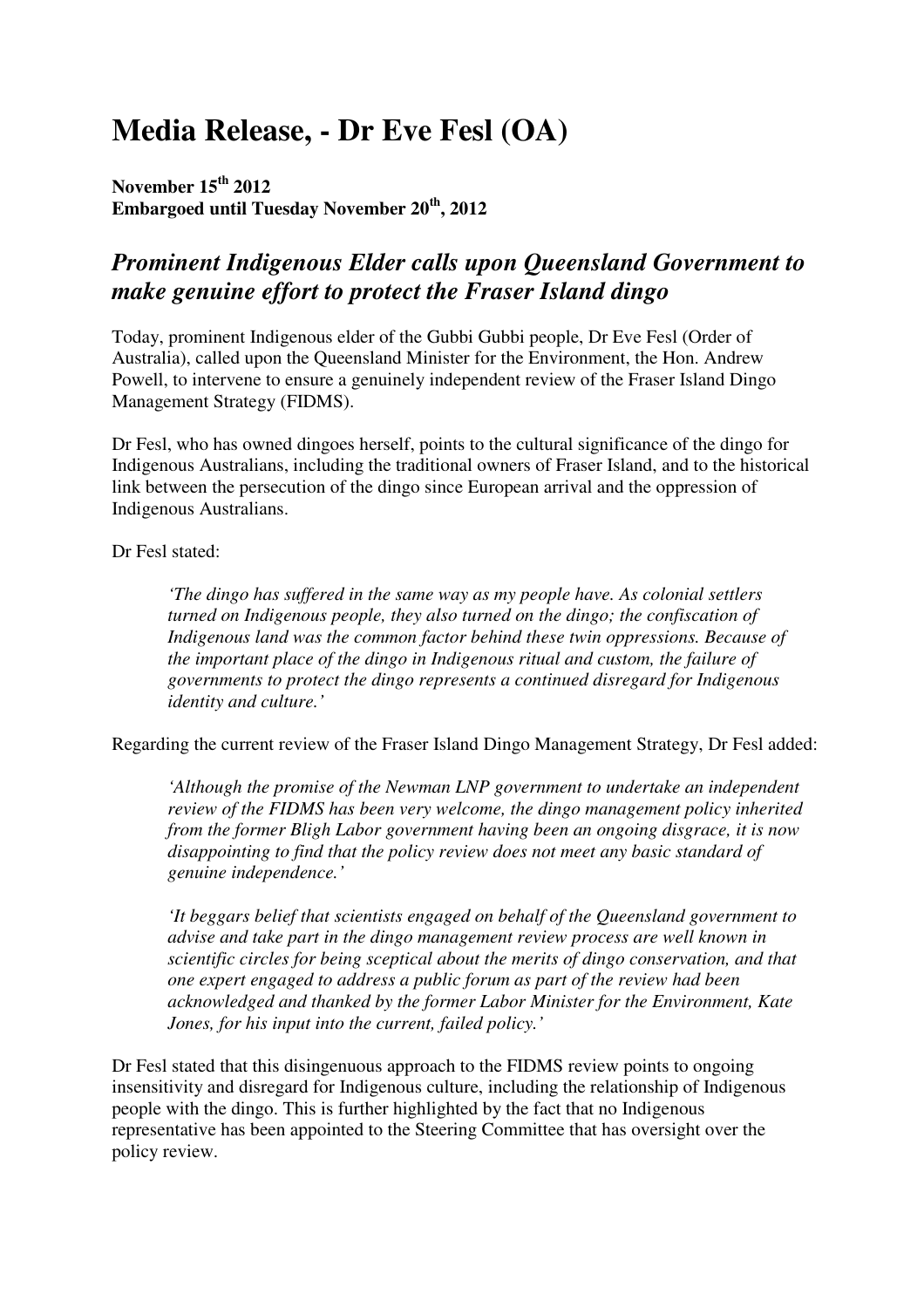*'If the Queensland government does not act decisively now, to ensure a comprehensive and genuine review of the Fraser Island Dingo Management Strategy, and include Indigenous representation, it will be too late for the dingo on Fraser Island. Under the current policy, the poor dingo has been brutalised and demonised by the authorities responsible for its well-being.'* 

*'If the Minister can find the political courage, he still has the opportunity to intervene to ensure a genuinely independent dingo management policy review. The Queensland Government still has the opportunity, not only to ensure responsible management of the Fraser Island dingo, but to contribute to the correction of the historical injustice towards Indigenous people. Not only would responsible, culturally-sensitive dingo management on Fraser Island be a step forward in meeting government responsibilities in the preservation of the World Heritage values of Fraser Island, but would represent a positive step in improving relations with Indigenous Australians.'* 

*'Further, a conscientious approach to preservation of the dingo would send a positive signal that Queensland is ready to accept its international responsibility in the protection of native species as part of our global heritage'.* 

………………………………………………………………………………………

Dr Fesl was awarded the Order of Australia Medal in 1988 for her work with the ethnic community and in the maintenance of Aboriginal languages. Eve was the first Indigenous Australian to receive a PhD from an Australian university, which she gained for her research into language policy and its implementation. Further, she was the first Aboriginal woman appointed as the Director of the Aboriginal Research Centre at Monash University. She has been a member of the Advisory Council on Multicultural Affairs, the National Museum of Australia's Aboriginal Advisory Committee, the Aboriginal Literature Board and the Aboriginal Arts Board of the Australia Council. Among Eve's numerous sporting achievements, she was selected for the Australian Olympic Training Squad for the 1956 Olympics in Melbourne.